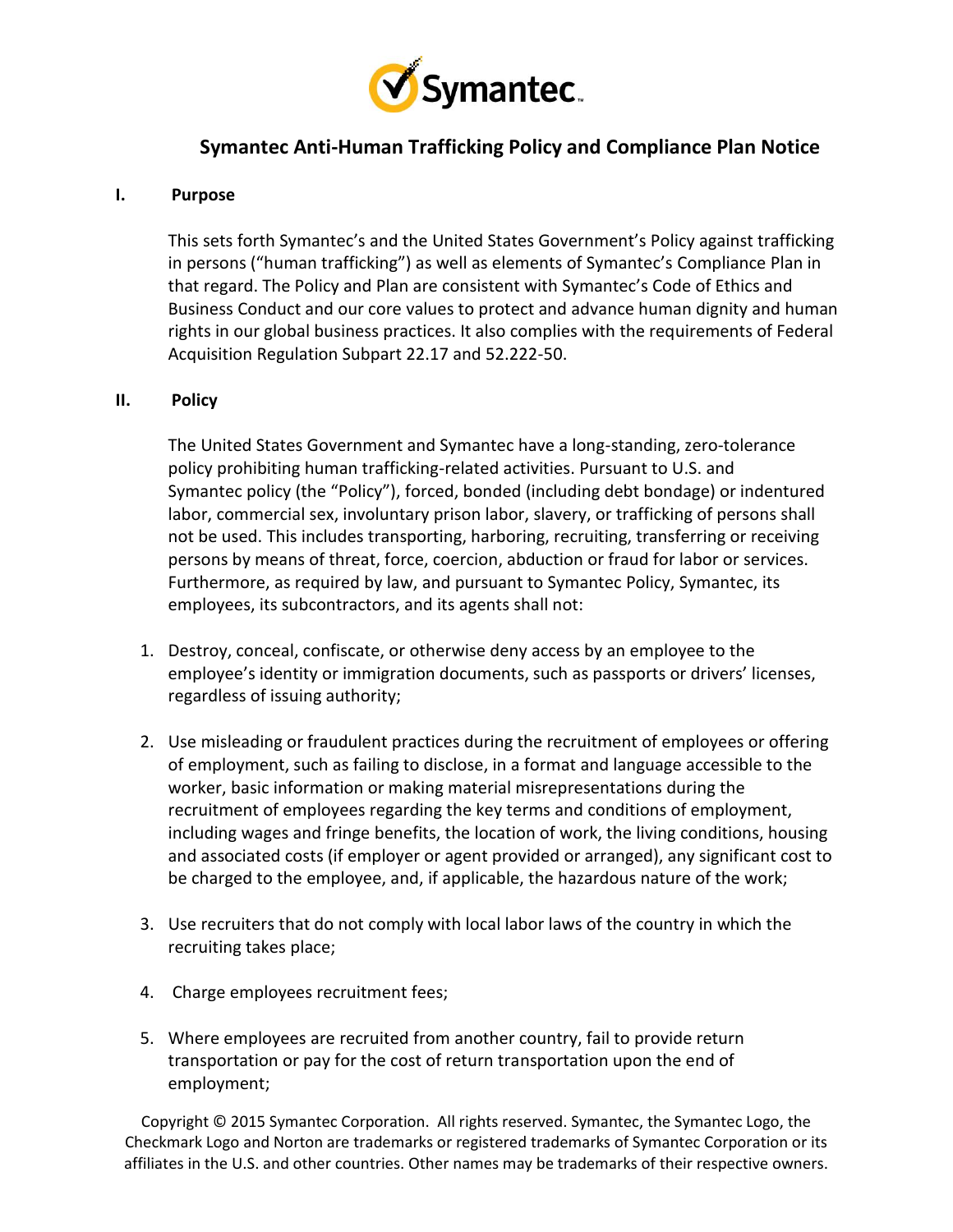

- 6. Provide or arrange housing that fails to meet the host country housing and safety standards;
- 7. If required by law, fail to provide an employment contract, recruitment agreement, or other required work document in writing.

## **III. Responsibility**

Each employee, subcontractor, and agent of Symantec is responsible for ensuring compliance with this Policy.

## **IV. Disciplinary Action**

Any violation of this Policy could result in disciplinary action, up to, and including, removal from a contract, reduction in benefits, termination of a business relationship, or termination of employment.

# **V. Reporting**

- 1. Credible information regarding a potential violation of this Policy, whether by a Symantec employee, agent, subcontractor, or subcontractor employee must be immediately reported to the Human Resources Department and Office of Ethics and Compliance via Symantec's **[EthicsLine](https://secure.ethicspoint.com/domain/media/en/gui/28771/index.html)** or to the Legal Department, publicsectorlegal@symantec.com.
- 2. Any reporting will be done without fear of retaliation.
- 3. Employees aware of potential human trafficking violations may, in addition, contact the U.S. State Department's Global Human Trafficking Hotline directly at 1-844-888- FREE o[r help@befree.org.](mailto:help@befree.org)

#### **VI. Compliance Plan**

Symantec's Compliance Plan includes the following:

- 1. Procedures to ensure compliance with each element of the Policy;
- 2. An awareness program;
- 3. A recruitment and wage plan that ensures that wages meet host country legal requirements;

Copyright © 2015 Symantec Corporation. All rights reserved. Symantec, the Symantec Logo, the Checkmark Logo and Norton are trademarks or registered trademarks of Symantec Corporation or its affiliates in the U.S. and other countries. Other names may be trademarks of their respective owners.